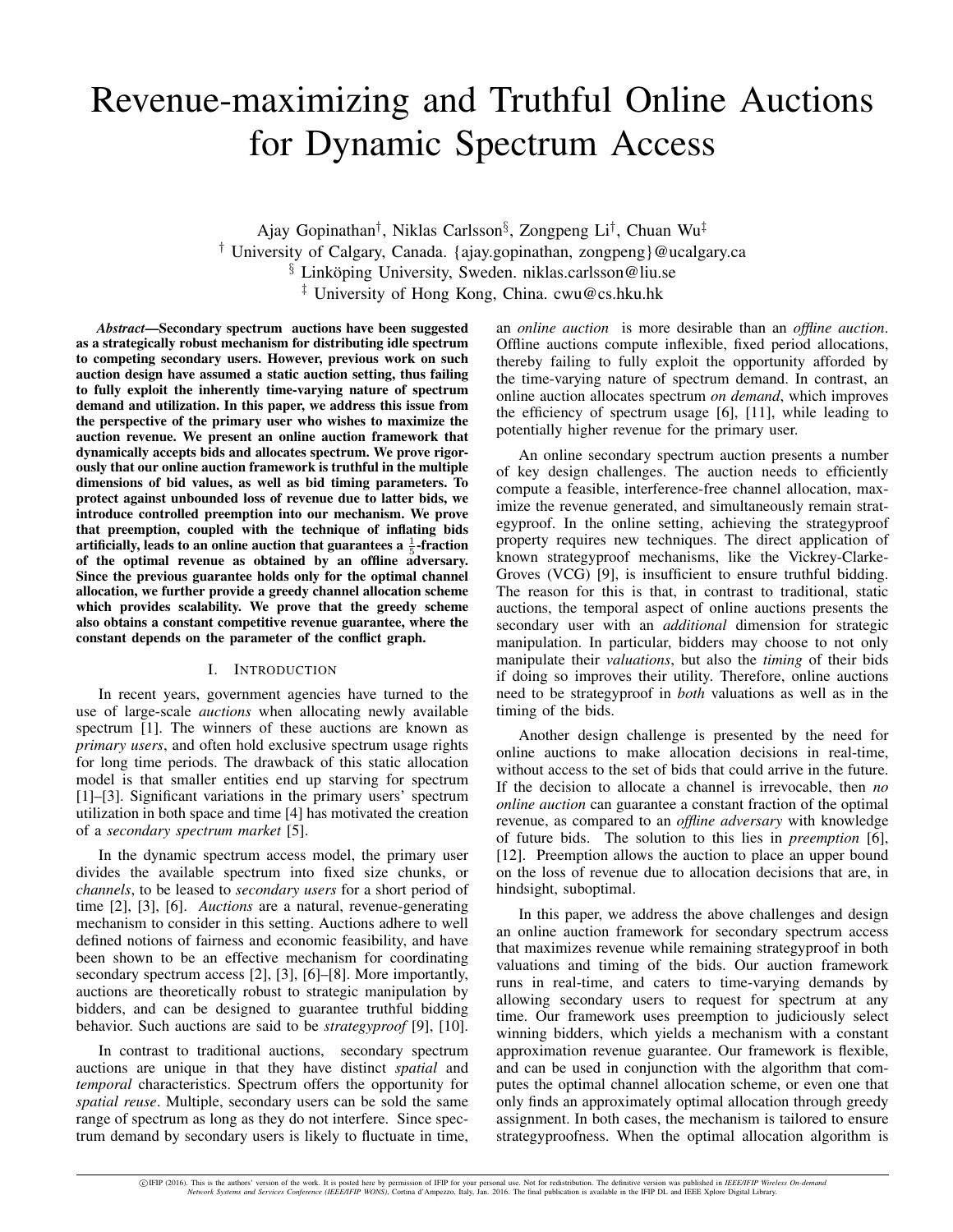used, we show that our online framework recovers a  $\frac{1}{5}$ -fraction of the optimal revenue, and that this bound is tight. The VCG mechanism is not strategyproof when applied directly. Instead, we show that the VCG payment must be computed for every bidder in *each* timeslot for which the bid is valid. We show that choosing the *minimum* payment from this schedule is sufficient to ensure bidders have no incentive to delay their bids.

Since the channel assignment problem is equivalent to the NP-Hard problem of graph coloring [13], we further design an efficient greedy channel allocation scheme. We show that this algorithm too, is constant competitive with respect to the optimal revenue. Our algorithm also reduces unnecessary preemptions compared to the naive greedy algorithm. Since the allocation computed is suboptimal, using the VCG mechanism to compute payments does not guarantee truthful bidding [14]. Hence, we tailor a payment scheme based on the idea of threshold bids to recover the strategyproof property.

This paper is organized as follows. Section II discusses related work. We then introduce our system model in Section III. We present our auction framework in Section IV, and analyze the performance of this framework for the optimal and greedy channel allocation schemes in Sections V and VI respectively. Section VII summarizes our work.

# II. RELATED WORK

In economic theory, auctions are commonly used for allocating scarce resources amongst competing users. Auctions are especially attractive since they are provably robust to strategic bidding behavior [15], [16]. The best known strategyproof auction is the Vickrey-Clarke-Groves (VCG) mechanism [9]. In this paper, we employ the VCG payment scheme as a component to ensure our online auction framework is truthful when computing the optimal spectrum allocation.

There are a number of drawbacks to using the VCG auction scheme. First, VCG auctions in general have poor revenue generating properties [9]. Second, VCG is not truthful when used in conjunction with suboptimal solutions [14]. This presents a problem, since computing the optimal, interferencefree allocation is NP-Hard [13]. For an online auction to be truly scalable, approximation algorithms that run in polynomial time must be used instead. In this paper, we solve both these problems by leveraging the seminal work of Myerson [17]. Myerson's work not only provides the foundation for revenuegenerating auctions, but also gives a mathematical characterization for all truthful mechanisms. We use this characterization to build a greedy, approximately optimal channel allocation scheme that remains truthful without resorting to the VCG mechanism.

Several recent studies have looked at employing auctions for dynamic secondary spectrum access [2], [3], [6], [7], [11], [18]. In particular, the work of Zhou *et al.* [3] showed how to design truthful auctions for maximizing social welfare while exploiting the potential for spatial reuse of channels. In contrast, Jia *et al.* [2] and Gopinathan and Li [7] focus on maximizing revenue instead. All of the previously mentioned work focus on the offline setting. In contrast, we focus on the online setting in this paper for dynamic, real-time spectrum allocation. Within this setting, Xu *et al.* study spectrum admission in the case where bid arrivals are assumed to follow a Poisson

distribution [11]. However, they do not consider the possibility of preemption and the reuse of spectrum in the time domain. In contrast, Deek *et al.* [6] propose an online auction which allows preemption, and is strategyproof in the time domain. Both these auctions focus on maximizing social welfare, which in general does not guarantee good revenue. In contrast, our online auction framework is explicitly focused on revenue generation in a truthful manner, and we provide theoretical bounds on the amount of revenue obtained as compared to the optimal, offline algorithm.

## III. PRELIMINARIES

# *A. System Model*

Let  $M = \{1, 2, ..., M\}$  denote the set of secondary users. As is customary in auction theory, we will occasionally refer to secondary users as *agents*. Each secondary user i is assumed to be equipped with a cognitive radio that is capable of operating on different spectrum frequencies, or *channels*. Let  $r(i)$  be the transmission radius of i's radio, such that  $R_{min} \leq r(i) \leq R_{max}$ , where  $R_{min}$  and  $R_{max}$ are the minimum and maximum possible transmission radius. In practice, secondary users are fairly homogeneous, so that  $\frac{R_{max}}{R_{min}} = \Delta \ge 1$  is a small constant. Secondary users  $i, j \in \mathcal{M}$ are said to *interfere*, if they simultaneously transmit on the same frequency and the spatial distance  $d(i, j)$  between them is less than the sum of their transmission radius, *i.e.*,  $d(i, j) \leq r(i) + r(j)$ . The conflict graph  $\mathcal{G} = (\mathcal{M}, \mathcal{E})$ , is used to model these interference constraints. We will denote using  $\mathcal{N}_i$  the set of neighbors of i in  $\mathcal{G}$ .

Time in the system is divided into slots of equal length. In practice, the optimal length of the timeslot is a function of how the primary user's utilization and the demand by secondary users vary in time. The primary user divides the available spectrum into a set of K channels, K. Each channel  $k \in \mathcal{K}$ is assumed to be homogeneous. Demand for these channels is assumed to be dynamic and time-dependent. Each secondary user requires the use of any one of these  $K$  channels for  $T$ continuous timeslots, and is willing to pay for it.

For user  $i$ , let  $v_i$  be the *valuation* of  $i$ , which measures in monetary units the maximum amount that  $i$  is willing to pay for the exclusive use of the *same* channel for T continuous timeslots. While it is possible to relax this assumption, we will focus on the technically more challenging setting when  $i$ 's demand is binary – agents have a value only for receiving the same channel for  $T$  continuous timeslots, and being assigned different channels for this period, or holding the channel for less than T timeslots, is assumed to have no value. Valuations are considered *private* information, known only to i and unknown to the primary user.

We will use the binary variable  $x_i^k(t)$  to indicate that i is assigned the channel k in timeslot t. The vector  $x_i(t)$ represents the channel assignment for  $i$  at time  $t$ . A channel allocation for the entire system, described by the vector  $x(t)$ is said to be feasible or interference-free, if no two agents interfere during timeslot  $t$ .

# *B. Auction Format*

In our model, secondary users arrive and depart the system dynamically, depending on when they require spectrum, and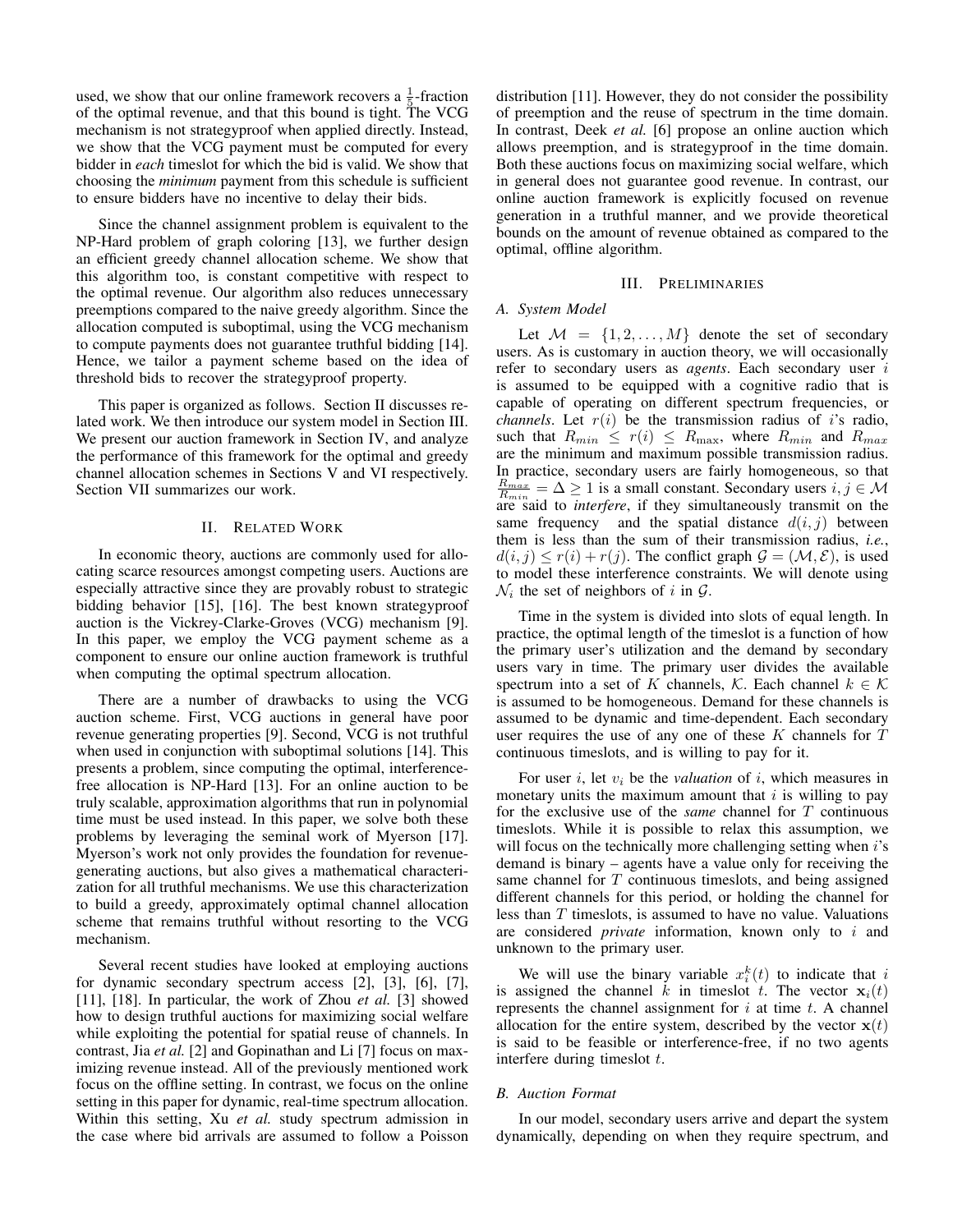when they are granted access by the primary user. Without loss of generality, we assume arrival and departure events happen at the boundary of timeslots. At the beginning of every timeslot, zero or more users may submit a *bid* requesting spectrum from the primary user. The bid of user i,  $\theta_i$ , takes the form

$$
\theta_i = (v_i, a_i, d_i). \tag{1}
$$

Here,  $a_i$  is the time when user i realizes its need for spectrum, and  $d_i$  is the deadline by which this demand must be satisfied. Without loss of generality, let  $a_i \leq d_i$ , and  $a_i + T - 1 \leq d_i$ . We adopt the convention in auction theory and assume that for each  $i \in \mathcal{M}$ ,  $v_i$  is drawn independently and at random from the cumulative probability distribution  $F_i$ , where

$$
F_i(v') = Prob(v_i \le v').
$$

As previously stated, the true value of the bid  $\theta_i$  is private known only to i. However, the prior distribution of bids,  $\mathbf{F} =$  $F_1 \times F_2 \times \ldots \times F_M$  is public information known to the primary user. For example, the distribution F could have been learned via market research, or inferred from the prior bidding behavior of secondary users [9], [15].

Mathematically, an auction can be viewed as a function, A, that maps the set of submitted bids to a tuple consisting of (i) a channel allocation x, and (ii) a payment vector p. The goal of the primary user is to compute x and p such that the sum of the latter is maximized while ensuring the former is interference free. The nature of secondary users that arrive and depart the system at various points in time contributes greatly to the difficulty of this problem. It is not possible for the auctioneer to compute  $x$  and  $p$  in advance. Instead, the auctioneer must recompute the auction at *every timeslot*, incorporating new information about secondary users and their bids, while taking into consideration the channel assignment already in place. Doing so in an optimal fashion requires an online auction algorithm, which is what we will provide in this paper.

When measuring the performance of our auction, we will use the *offline adversary* [19] as our benchmark. Such an adversary is assumed to have perfect knowledge of the sequence of future bid arrivals, and is therefore able to schedule the allocation optimally. The revenue approximation guarantees therefore hold for a *worse case setting*. Despite this, we will show that our auctions are within a constant factor of the optimal, even for such *worse case setting*.

# *C. Strategyproof Auction Design*

Let  $p_i(\theta_i, \theta_{-i})$  be the payment charged to an agent who is allocated a channel when bidding  $\theta_i$  while all other agents bid  $\theta_{-i} = {\theta_1, \ldots, \theta_{i-1}, \theta_{i+1}, \ldots, \theta_M}$ . The *utility* of the agent,  $u_i(\theta_i)$ , can be stated as

$$
u_i(\theta_i, \boldsymbol{\theta}_{-i}) = \begin{cases} v_i - p_i(\theta_i), & \text{if } i \text{ is assigned a channel} \\ 0 & \text{for } T \text{ continuous times} \end{cases}
$$
 (2) otherwise

Agents are *selfish* and *rational*, and strategically may choose to misreport or manipulate their bid if doing so allows them to improve their utility [9], [15]. In our setting, an agent

can lie not only about their valuation  $v_i$ , but may also choose to misreport the value  $d_i$ , or delay submitting her bid (*i.e.* lie about  $a_i$ ). Let  $\theta'_i = (v'_i, a'_i, d'_i)$  be the bid submitted by i (not necessarily truthfully). Similar to previous work in the area of online auctions [6], [11], [12], [20], we assume *no early arrivals* and *no late departures*. That is,  $a'_i \geq a_i$  and  $d'_i \leq d_i$ .

It is imperative that the auctioneer (the primary user in our setting), obtains bids truthfully so the goal of maximizing revenue can be achieved. An auction is said to be *dominant strategy truthful*, or strategyproof, if for any agent i, for all  $\theta_i' \neq \theta_i$ , and for *any*  $\theta_{-i}$ , it is always the case that  $u_i(\theta_i, \dot{\theta}_{-i}) \geq u_i(\theta_i', \theta_{-i})$ . The following characterization of strategyproof mechanisms by Myerson will provide the foundation for our approach.

**Lemma 1. [Myerson, 1981]** Let  $x_i(b_i)$  be the allocation function used for bidder i with bid  $b_i$ . A mechanism is strategyproof if and only if, for any fixed set of bids by all other agents not including  $i$ , the following conditions hold:

- $x_i(b_i)$  is monotonically non-decreasing in  $b_i$
- Bidder *i* bidding  $b_i$  is charged a payment computed as

$$
b_i x_i(b_i) - \int_0^{b_i} x_i(b) db.
$$
 (3)

Lemma 1 states that in order to ensure a mechanism is truthful, one must use an allocation rule that is monotonic. Intuitively, this means that bidding higher should never harm the bidder's chances of winning the auction. Furthermore, in the special case when the allocation function is deterministic, it can be easily verified that the second condition in Lemma 1 requires that a winning bidder is charged the *minimum bid* that guarantees being allocated in the auction. Based on these observations, Lemma 1 provides a general purpose recipe for designing truthful auctions:- Design an approximation algorithm that is *monotone* in the input values, and ensure that each bidder is charged the *minimum bid* that guarantees allocation. We will term every mechanism that fits this bill as a *monotone mechanism*. In our setting, a bid spans the multiple dimensions of both valuation as well as time. Keeping this in mind, we design the online auction framework to be monotone in *both* of these domains.

# *D. Maximizing Revenue*

An auction that maximizes revenue or profit for the auctioneer is also known as an *optimal auction* in economic theory. The problem of designing optimal auctions was first studied by Myerson [17]. Myerson introduced the notion of a *virtual valuation*,  $\phi_i(v_i)$  of bidder *i*, where

$$
\phi_i(v_i) = v_i - \frac{1 - F_i(v_i)}{f_i(v_i)}.
$$
\n(4)

Here,  $f_i = \frac{dF_i}{dv}$  is the probability density function of  $F_i$ . Myerson's seminal work proved the following theorem.

Theorem 1. [Myerson, 1981] Given the valuation distribution  $\mathbf{F} = F_1 \times F_2 \times \ldots \times F_M$ , and truthful bids  $\{v_1, v_2, \ldots, v_M\}$ such that  $v_i$  is drawn independently and at random from  $F_i$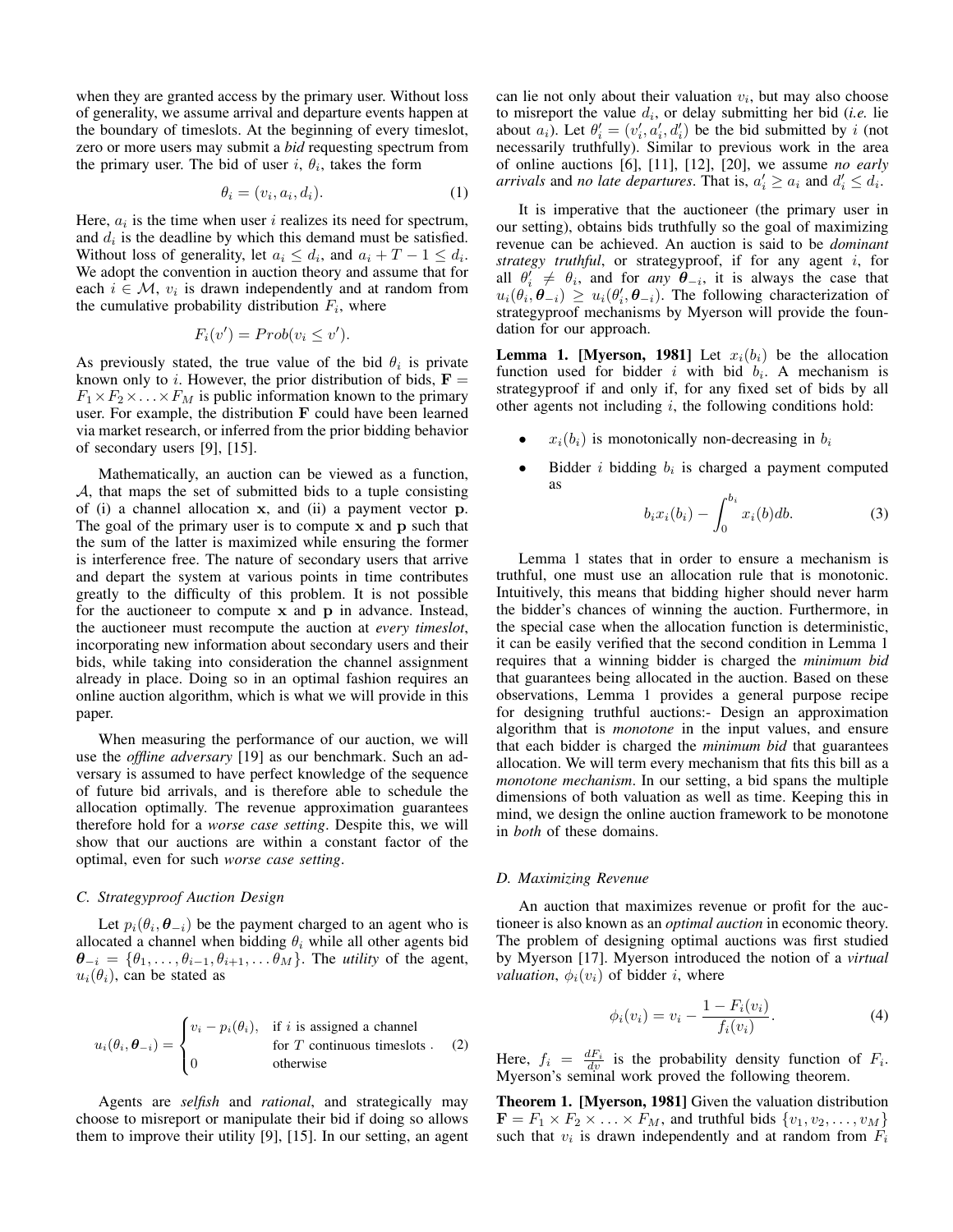for all  $i \in \mathcal{M}$ , the expected revenue of *any* mechanism, for allocation of goods  $\mathbf{x} = \{x_1, x_2, \dots, x_M\}$  is given by

$$
R = \sum_{i \in \mathcal{M}} \phi_i(v_i) x_i.
$$
 (5)

That is, in order to maximize revenue, (5) must be maximized. This is a rather powerful result, since it means that within the large space of all possible revenue maximizing mechanisms, we can restrict our focus on *truthful* mechanisms that optimize (5). We have already seen that any truthful mechanism requires an allocation function that is monotone. This therefore imposes an additional condition on F. In particular, we require  $F_i$  to be *regular* for all agents i, in that  $\phi_i(v_i)$  is monotone non-decreasing in  $v_i$ . This is in fact a rather mild assumption, since most natural distributions of interest (*e.g.,* uniform, exponential, Gaussian, etc.) are regular. Furthermore, there are readily available techniques for dealing with nonregular distributions [17].

# IV. A STRATEGYPROOF REVENUE-MAXIMIZING ONLINE AUCTION FRAMEWORK

In this section, we will design a general purpose strategyproof online auction framework with the goal of maximizing revenue. The framework solicits bids at the beginning of each timeslot, and executes a monotone channel allocation and payment mechanism A. Sections V and VI will describe two possible choices for mechanism  $A$ , one that computes the optimal channel allocation, and another based on a greedy heuristic. While the framework puts into effect the allocation computed by A at every timeslot, the payment computed for the allocation is not used immediately. Instead, it records these payments for each timeslot in a *payment schedule*. We will show that by charging bidders the *minimum* payment computed in the schedule as the final price, the framework is strategyproof in time. The framework allows for the *preemption* of assigned channels in order to guarantee a constant approximation to the optimal revenue. We therefore begin by introducing the idea of inflating bids over time, which allows us to control the amount of preemption that takes place.

# *A. Preemption and Bid Inflation*

An allocation decision made during a timeslot could have a severe impact on the revenue generated, especially if these decisions are *irrevocable*. Motivated by this, we allow preemption in our online auction framework. Since preemption can potentially be unfair to secondary users, our auction does not charge payment to bidders who do not receive the same channel for T continuous timeslots.

It is also crucial that we do not end up preempting unnecessarily. Intuitively, an agent that has completed  $T - 1$ timeslots should be harder to preempt than one who has only been assigned for a single timeslot so far. This naturally leads to the idea of *artificially inflating bids*, in proportion to the number of timeslots the bidder has continuously held the channel. In particular, if at time  $t$ , bidder  $i$  has held the channel k for  $\tau_i < T$  continuous timeslots, then our online auction sets the virtual valuation  $\phi_i$  as

$$
\phi_i(v_i, \tau_i) = (1+\delta)^{\frac{\tau_i}{T}} \left( v_i - \frac{1-F_i(v_i)}{f_i(v_i)} \right), \tag{6}
$$

Algorithm 1: The online auction framework executed for every timeslot t

|                         | <b>Input:</b> Conflict graph $G$ , bid pool $\Theta$ , set of channels $K$ ,                  |
|-------------------------|-----------------------------------------------------------------------------------------------|
|                         | monotone allocation and payment mechanism $A$ ,                                               |
|                         | previous channel assignment $x(t-1)$ , current times lot                                      |
|                         | t                                                                                             |
|                         | <b>Output:</b> Channel assignment $x(t)$ , payment schedule $s(t)$                            |
| 1                       | foreach $\theta_i \in \Theta$ do                                                              |
| $\boldsymbol{2}$        | <b>if</b> $x_i(t-1) > 0$ then                                                                 |
| 3                       | $\tau_i := \tau_i + 1$                                                                        |
| $\overline{\mathbf{4}}$ | $\tau_i := \tau_i + 1$<br>if $\tau_i = T$ then                                                |
| 5                       | Require <i>i</i> to release channel<br>$\Theta := \Theta \setminus \{\theta_i\}$              |
| 6                       |                                                                                               |
| 7                       | else                                                                                          |
| 8                       | $\tau_i := 0$                                                                                 |
|                         | <b>9</b> Let $\mathcal{M}'$ be the set of agents with bids in $\Theta$                        |
|                         | 10 Let $\mathcal{G}'$ be the subgraph induced by $\mathcal{M}'$                               |
|                         | 11 foreach $\theta_i \in \Theta$ do                                                           |
|                         | 12 $\phi_i := (1+\delta)^{\frac{\tau_i}{T}} \left( v_i - \frac{1-F_i(v_i)}{f_i(v_i)} \right)$ |
|                         | 13 Run A on G' using the set of bids $\{\phi_i\}_{i \in \mathcal{M}}$ , the previous          |
|                         | channel allocation $x(t-1)$ , and the length of channel leases                                |
|                         | so far $\{\tau_i\}_{i \in \mathcal{M}'}$                                                      |
|                         | 14 Let $x(t)$ be the channel allocation, and $p(t)$ be the                                    |
|                         | corresponding payment returned by $A$                                                         |
|                         | 15 foreach $i \in \mathcal{M}$ do                                                             |
| 16                      | if $i \in \mathcal{M}'$ then                                                                  |
| 17                      | $s_i(t) := p_i(t)$                                                                            |
| 18                      | ∣ else                                                                                        |
| 19                      | $s_i(t) := \infty$                                                                            |
|                         | 20 Return $(\mathbf{x}(t), \mathbf{s}(t))$                                                    |
|                         |                                                                                               |
|                         |                                                                                               |

where  $\delta > 0$  is a parameter that can be adjusted by the auctioneer. Observe that bids are now inflated by an *exponential* function with respect to the ratio of the number of continuous timeslots a user has been allocated to the total demand  $T$ . This idea was first introduced by Hajiaghayi *et al.* [12]. Intuitively, this allows us to ensure that the cost of a continuous sequence of preemptions ends up being a telescoping sum. Later, we will be more precise with this intuition, and show that bid inflation using (6) with  $\delta = 1$  is sufficient to guarantee constant fraction of the optimal revenue with respect to the offline adversary.

#### *B. The Online Auction Framework*

Algorithm 1 describe our online auction framework in detail. The algorithm is executed at the beginning of each timeslot  $t$ . At this time, zero or more bids may be received by the primary user, which are then added into a *bid pool*, Θ. An element  $\Theta_i \in \Theta$  of the bid pool is a tuple  $(\theta_i, \tau_i)$ , where  $\theta_i$  is the bid submitted by bidder i, and  $\tau_i$  is the number of continuous timeslots for which  $i$  has held a channel at time  $t$ . Initially,  $\tau_i = 0$ . The element  $\Theta_i$  is removed from the pool only when  $\tau_i = T$ ; that is, the user has been allocated a channel for T continuous timeslots. Also,  $\Theta_i$  will be removed if the bid has expired; *i.e.*, at time  $t = d_i - T$ . A secondary user who has previously been assigned a channel may be preempted before her lease expires. If a user is preempted at time  $t$ , then the bid is returned to the pool if it is still valid; *i.e.*,  $t < d_i - T$ , otherwise, the bid is rejected.

At the beginning of every timeslot, bids in the bid pool are used as input to the channel allocation and payment mechanism A. This algorithm is used to compute the channel allocation,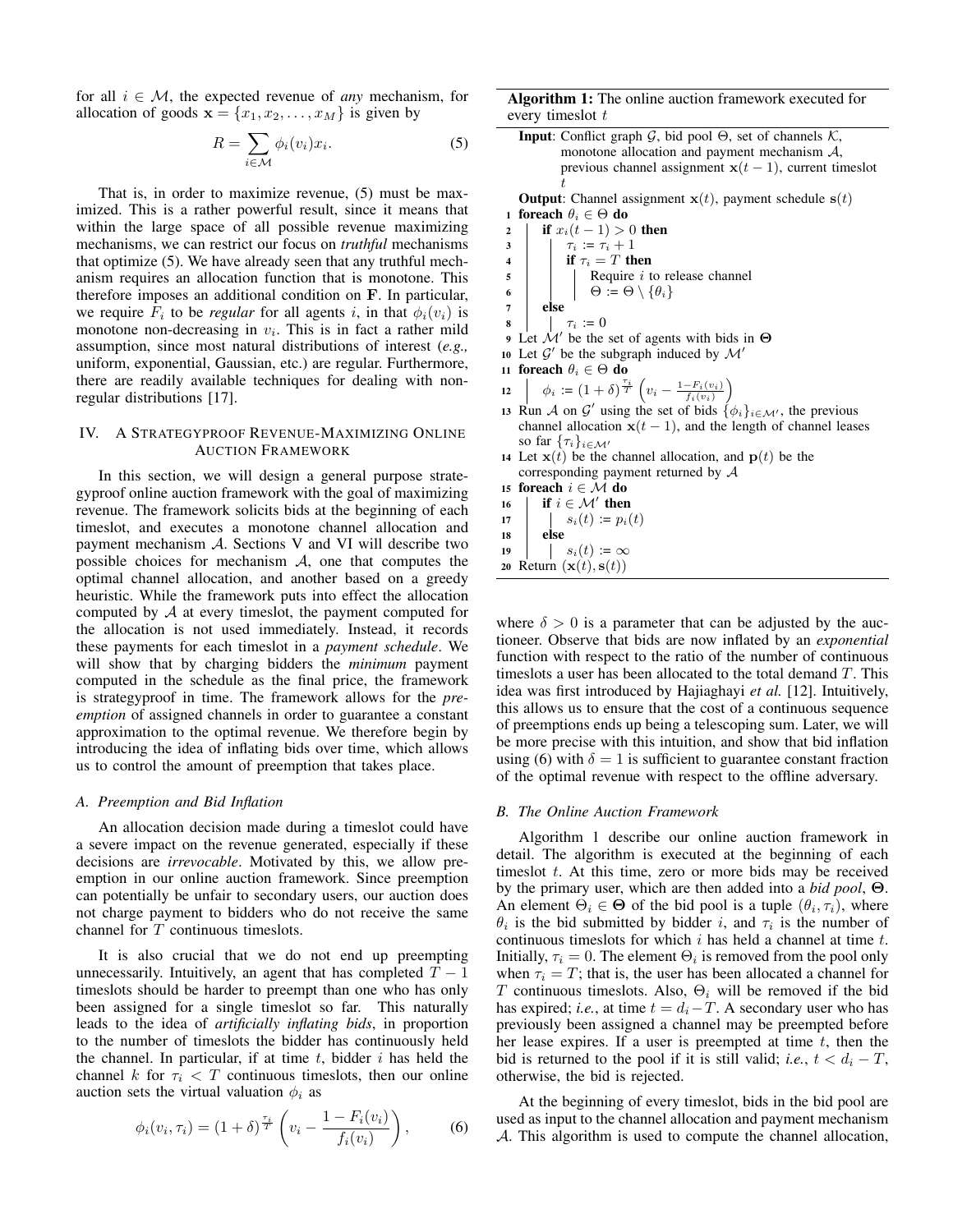

Fig. 1. The optimal assignment at time  $t$  must preempt agent  $l$ 

as well as the *payment*  $p_i(t)$ , which is specific to timeslot t. This computed payment is not charged to agents immediately. Instead, we use it to update the *payment schedule* s. Let  $s_i(t)$ be the computed payment for user i at timeslot t, then the *final price* charged to a winning user is computed as

$$
\min_{a_i \le t \le d_i - T + 1} s_i(t). \tag{7}
$$

Thus, a winning user will always be charged the minimum price over the period during which the user's bid was valid.

Our auction framework leaves some flexibility for the primary user to choose the allocation and payment mechanism  $A$ . We require only that  $A$  is monotone in the sense of Lemma 1. The performance and truthfulness of the auction framework is closely tied to the choice of  $A$ . In the sequel, we analyze the performance of Algorithm 1 for when we use the optimal channel allocation mechanism, and for when we use a greedy channel allocation mechanism.

#### V. THE OPTIMAL MECHANISM

# *A. The Optimal Channel Allocation with Preemption*

Since our goal is to compute the optimal channel allocation, it is worth pausing for a moment to consider what exactly constitutes an optimal allocation given that channels can be preempted. Ideally, we would like to choose a channel assignment  $x(t)$  at time t that maximizes

$$
\sum_{i \in \mathcal{M}'} \phi_i(v_i, \tau_i) x_i(t),
$$

where  $\mathcal{M}'$  is the set of agents with currently valid bids. From Theorem 1, we know that any truthful mechanism that does so also maximizes the expected payment, and hence revenue. However, assigning different channels to a user in consecutive timeslots counts as preemption in our model. Therefore, the optimal allocation *maximizes* the total value of the bidders assigned a channel, while *minimizing* the *cost* of preemption.

As an example, consider the network shown in Figure 1. In this network, there are only two channels, and bids during the current timeslot  $t$  are shown next to each user. The secondary users  $i$  and  $l$  were previously assigned channel 1, while users j and  $k$  submit new bids at time  $t$ . When computing the new allocation, it is preferable to preempt  $l$  instead of  $i$  to minimize the preemption cost. The optimal allocation is therefore

$$
x_i(t) = 1
$$
  $x_j(t) = 2$   $x_k(t) = 1$   $x_l(t) = 2$ .

The optimal allocation at time  $t$  can be computed with an integer linear program. The program is a function of the bids of the users in the system, suitably inflated according to (6) for users that already had a channel assigned at time  $t - 1$ .

$$
\text{Maximize} \quad \sum_{i \in \mathcal{M}} \phi_i(v_i, \tau_i^k) x_i^k(t) \tag{8}
$$

Algorithm 2: The optimal allocation algorithm with a VCG payment scheme.

| <b>Input:</b> Induced conflict graph $\mathcal{G}'$ , set of bids $\{\phi_i\}_{i \in \mathcal{M}'},$                                                                                                                                    |
|-----------------------------------------------------------------------------------------------------------------------------------------------------------------------------------------------------------------------------------------|
| previous channel allocation $x(t-1)$ , continuous                                                                                                                                                                                       |
| timeslots without preemption $\{\tau_i\}_{i \in \mathcal{M}'}$                                                                                                                                                                          |
| <b>Output:</b> Channel allocation $x(t)$ , payment vector $p(t)$                                                                                                                                                                        |
| 1 Compute optimal channel allocation x                                                                                                                                                                                                  |
| 2 foreach $i \in \mathcal{M}'$ do                                                                                                                                                                                                       |
|                                                                                                                                                                                                                                         |
|                                                                                                                                                                                                                                         |
| 3<br>$\mathcal{M}' \setminus \{i\}$<br>4<br>$p'_i := \sum_{j \neq i \in \mathcal{M}'} \phi_j z_i(t) - \sum_{j \neq i \in \mathcal{M}'} \phi_j x_j(t)$<br>5<br>$p_i(t) := \phi_i^{-1} \left( \frac{p'_i}{(1+\delta)^{\tau_i/T}} \right)$ |
|                                                                                                                                                                                                                                         |
|                                                                                                                                                                                                                                         |
| 6 Return $(\mathbf{x}(t), \mathbf{p}(t))$                                                                                                                                                                                               |

Subject To:

$$
\sum_{k \in set N_i} x_i^k(t) \le 1 \qquad \forall i \in \mathcal{M}
$$
  

$$
\sum_{j \in set N_i} x_j^k(t) + x_i^k \le 1 \quad \forall k \in \mathcal{K}, \forall i \in \mathcal{M}
$$
  

$$
x_i^k \in \{0, 1\} \quad \forall i \in \mathcal{M}, \forall k \in \mathcal{K}
$$

The first constraint ensures that an agent is not assigned more than one channel at a time. The second constraint ensures that the assignment is interference free – agents that spatially interfere should not be assigned the same channel. Once a channel assignment is computed with the integer program in (8), we can compute a strategyproof payment mechanism by employing the VCG scheme.

## *B. The VCG Payment Scheme*

Given a set of bids  $\{\phi_i\}_{i \in \mathcal{M}}$ , the VCG mechanism chooses a channel allocation  $x^*$  that is optimal, and for each bidder i, computes a payment  $p'_i$  given as

$$
p_i' = \sum_{j \neq i \in \mathcal{M'}} \phi_j z_i^* - \sum_{j \neq i \in \mathcal{M'}} \phi_j x_j^*,\tag{9}
$$

where  $z^*$  is the optimal channel allocation obtained by setting  $\phi_i = 0$  in the integer program in (8). See for example Nisan and Ronen [10] for more details on the VCG mechanism. Since the above payment is computed using the artificially inflated virtual valuations instead of the true values, the actual payment needs to be (i) scaled with respect to the inflation, and (ii) mapped back from virtual valuation space, as follows

$$
p_i = \phi_i^{-1} \left( \frac{p_i'}{(1+\delta)^{\tau_i/T}} \right). \tag{10}
$$

where  $\phi_i^{-1}$  is the inverse virtual valuation function of *i*.

## *C. The Optimal Mechanism and Analysis*

Algorithm 2 shows our mechanism in its entirety. The algorithm computes the optimal channel allocation that maximizes the valuations of bidders that are assigned a channel, while minimizing the cost of preemption. It then uses the VCG scheme to compute the payments specifically for timeslot  $t$ , which will be used to update the payment schedule s in Algorithm 1. In the following we show that Algorithm 1 is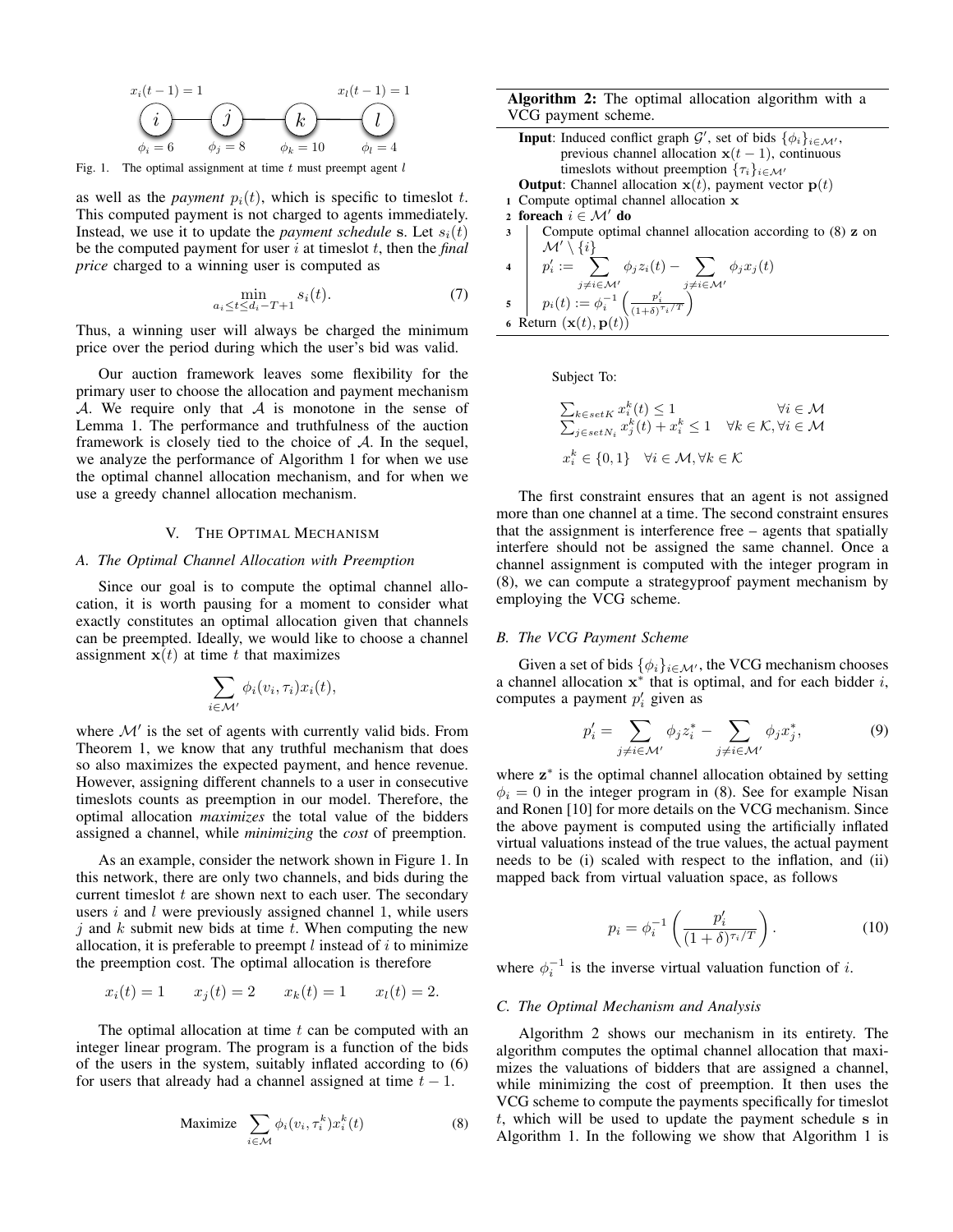

Fig. 2. Worst case preemption sequence used in proof for Theorem 3.

strategyproof when Algorithm 2 is used as the input monotone mechanism A.

Theorem 2. The online auction framework of Algorithm 1, together with Algorithm 2, and the pricing scheme of (7), is strategyproof.

*Proof:* We need to show that the resulting mechanism is truthful for each bidder  $i$  in two dimensions:- the valuation  $v_i$ , as well as the temporal parameters  $a_i$  and  $d_i$ . This is achieved by showing that the allocation rule is monotone, and that the final price charged is the minimum payment required. Let  $\theta_i$  and  $\theta'_i$  be *i*'s submitted bid when bidding truthfully and lying, respectively. We begin by showing that the allocation is monotone. If  $i$  bids truthfully and loses, either  $i$  is never assigned a channel, or is preempted one or more times between  $a_i$  and  $d_i$ . This means that i can never win by submitting a bid  $v'_i < v_i$ . So we must have  $v_i = v'_i$ . Furthermore, observe that the allocation decision is always independent of  $d_i$ . Therefore, we must have  $d_i' = d_i$ , since departing earlier can only harm  $i$ 's chances of being allocated for  $T$  timeslots.

Now assume that she submits her bid at time  $a'_i > a_i$ , and ends up being allocated  $T$  continuous timeslots. If  $i$  was never allocated a channel at time  $a_i \leq t < a'_i$  when bidding truthfully, we end up getting the same sequence of allocations as before, hence  $i$  will not be assigned a channel, which is a contradiction. On the other hand, if  $i$  was assigned a channel at time  $a_i \leq t < a'_i$  in the truthful case, then there is now possibly a new sequence of allocations starting from  $a'_i$ . However, between  $a_i^{\dagger}$  and  $d_i^{\dagger} = d_i$ , i is preempted for the first time at some timeslot  $t'$  when bidding truthfully. Since delaying  $i$ 's bid can only lower her virtual valuation for subsequent timeslots,  $i$  will once again be preempted at time  $t'$ . Therefore, there is no incentive to set  $a'_i < t'$ . Since we can recursively apply the previous argument starting from  $a'_i \geq t'$ , there is never an incentive for  $i$  to delay her bid.

Finally, observe that, by definition of the VCG scheme, the payment computed for each timeslot is the minimum payment required to be allocated a channel during that timeslot. Furthermore, the payments are independent from previous allocations, and the final price charged to every winning agent  $i$  in  $(7)$  is the minimum price chosen from all the valid timeslots. Therefore, misreporting  $a'_i > a_i$  or  $d'_i < d_i$  can only lead to an increase in the final price charged to  $i$ . We conclude that this auction mechanism is strategyproof.

The auction framework we have described in this section obtains a constant fraction of the optimal revenue even in the worse case, which is the focus of the next theorem. The crux of the following result is due to Hajiaghayi *et al.* [12]. We restate their proof in the context of an online spectrum auctions next.

Theorem 3. [Hajiaghayi *et al.*, 2005] The online auction framework of Algorithm 1 guarantees at least a  $\frac{1}{5}$ -fraction of the optimal revenue as computed by the offline adversary.

*Proof:* Without loss of generality, we can assume that the offline adversary is able to schedule perfectly, and hence no bids are preempted. On the other hand, bids in Algorithm 1 may be preempted. For every bid  $\phi_i$  that was preempted at time t, it must be the case that there was another bid  $\phi_i$  that was assigned  $j$ 's channel instead, and furthermore, it must be the case that  $\phi_i \ge (1+\delta)^{\tau_j} \phi_j$ . The bid  $\phi_j$  in turn may have preempted some other bid  $\phi_k$ , and hence there may be a sequence of preemptions. Now pick one such sequence, call it  $\pi$ , and assume that  $\pi$  begins at timeslot  $t_1$ . Let  $\phi_i$  be the last bid in  $\pi$ , which by definition does not get preempted, and let  $t_2$  be the first of the T timeslots for which  $\phi_i$  is assigned a channel. Between time  $t_1$  and  $t_2 + T$ , there could be a sequence of non-preempted channel allocations by the optimal algorithm. Let us call this sequence  $\pi_{OPT}$ . Both sequences are shown in Figure 2. Let  $\phi_k$  be the final bid in this sequence, and let  $t_3$  be the time when this allocation takes place. Clearly,  $t_3 \leq t_2 + T - 1$ . Furthermore, by the monotonicity of the allocation chosen by Algorithm 2, we must have  $\phi_k \leq (1+\delta)^{(T-1)/T} \phi_i$ . Let  $\phi_i$  be next highest bid in  $\pi_{OPT}$ , then  $\phi_l \le (1+\delta)^{-1/T}$  since  $\phi_k$  and  $\phi_l$  must be scheduled at least  $T$  timeslots apart. Proceeding in this fashion, we can construct the cost of the sequence of bids in  $\pi_{OPT}$  as

$$
C = (1 + \delta)^{\frac{T-1}{T}} \phi_i + (1 + \delta)^{\frac{-1}{T}} \phi_i + (1 + \delta)^{\frac{1-T}{T}} \phi_i \dots
$$
  
\n
$$
= \phi_i \left( (1 + \delta)^{1 - \frac{1}{T}} + (1 + \delta)^{\frac{-1}{T}} + (1 + \delta)^{\frac{1}{T} - 1} \dots \right)
$$
  
\n
$$
= \frac{1}{(1 + \delta)^{1/T}} \phi_i \left( (1 + \delta)^1 + 1 + (1 + \delta)^{-1} (1 + \delta)^{-2} \dots \right)
$$
  
\n
$$
\leq \phi_i \left( (1 + \delta)^1 + 1 + (1 + \delta)^{-1} + (1 + \delta)^{-2} \dots \right).
$$

Agents that leave the auction may return to bid again. When the number of users is large, the sequence above can go to infinity. The revenue approximation guarantee is then given by

$$
\frac{\phi_i + C}{\phi_i} = 1 + (1 + \delta)^1 + 1 + (1 + \delta)^{-1} + (1 + \delta)^{-2} \dots
$$

Setting  $\delta = 1$  gives us

$$
1 + 2 + 1 + (2)^{-1} + (2)^{-2} \dots \le 5,
$$

which is the approximation ratio stated in the theorem.

Due to bid inflation, we are bounding the cost of preemption, and ensuring that preempting bids are always within a  $O(1)$  factor of this cost. In fact, there is not much room for improving Theorem 3. It can be verified that different choices of  $\delta$  offer only a fractional improvement. This bound is tight when the sequence of preemptions goes to infinity.

# VI. A GREEDY APPROACH TO CHANNEL ALLOCATION

Since computing the optimal channel assignment is NP-Hard, the mechanism in Section V may be impractical for large problem instances. For the auction to be a truly scalable solution it is desirable to have an allocation mechanism that runs in polynomial time.

#### *A. The Greedy Allocation Scheme and Channel Ranking*

Given that the conflict graph can be modeled as a bounded disk graph, it is tempting to employ one of the many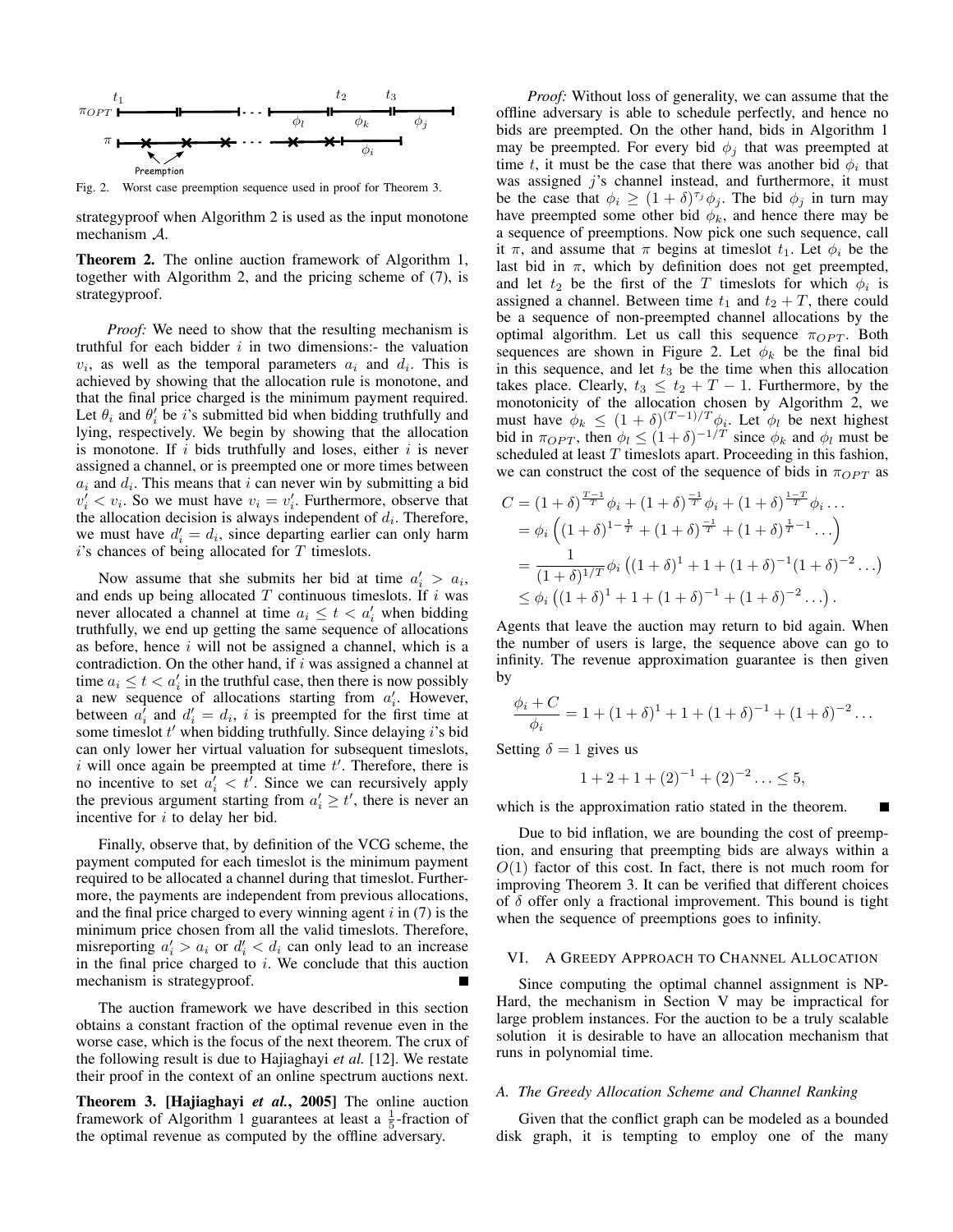

Fig. 3. Greedily allocating channels without considering the previous allocation causes unnecessary preemption.

polynomial-time approximation schemes (PTAS) for computing the maximum weighted independent set (MWIS) as a basis for the channel assignment algorithm. Unfortunately, both the readily available PTAS algorithms known for this problem, by Nierberg *et al.* [21] and Erlebach *et al.* [22], are not inherently monotone.

The simplest approximation algorithm that is also monotone is one based on the greedy approach. Consider the following simple allocation mechanism: (i) sort bidders in descending order, (ii) starting from the highest bidder, assign an available channel, (iii) if no channels are available, reject the bid and repeat from the previous step. This algorithm is clearly monotone, since reducing the bid can never cause a bidder to be considered for allocation earlier.

However, the allocation scheme described does not take into account the previous channel assignment. This can clearly cause unnecessary preemption. For an agent who has already been allocated a channel, the greedy scheme should try to assign the same channel, subject to availability. For agents being allocated for the first time, it is possible to create a *ranking* on the set of channels when considering them for assignment. For each agent  $i$ , channels should be ranked in the following order (from highest to lowest rank): (i) the channel assigned in the previous timeslot, if there is one, (ii) channels that have *not* been assigned to some agent  $j \in \mathcal{N}_i$ , and (iii) channels that have been assigned to some  $j \in \mathcal{N}_i$ , ranked in ascending order of their bids  $\phi_i$ .

While this minimizes preemption, it still does not guarantee a good assignment. In Figure 3, there are three channels available, with the previous allocation shown as  $x(t - 1)$ . Assume that agents  $i, j$  and  $k$  only submit their bid starting at time  $t$ . The naive scheme would first assign channels 1 and 2 to agents  $i$  and  $j$  respectively, and then assign channel 3 to agent  $k$ , thus preempting m. The value of this solution is the sum of the assigned bids, which in this case is 30. We can improve this solution (to a solution with value 33) if we had assigned channel 1 to agent  $k$  instead thereby preempting the lowest bidder  $n$  instead. It is tempting to consider an improvement by first assigning channels, and then attempting to relabel them so as to minimize the cost of preemption. Unfortunately, this solution can fail to be monotonic, since the relabeling itself is a function of the previous allocation. The greedy algorithm has the advantage of being monotonic, and we will show that it still allows us to achieve a constant fraction of the optimal revenue.

# *B. Computing Truthful Payments Efficiently*

As previously shown, the greedy algorithm leads to suboptimal channel allocations. This precludes the use of the VCG payment scheme, since it is well known that VCG is not truthful when used together with an approximately optimal channel assignment [14]. Instead, we will tailor a truthful payment scheme specifically for our greedy allocation algorithm. Recall from Lemma 1, for any monotone algorithm, the payment for the winning bidder must be the minimum bid required to guarantee winning. One can in fact easily compute this in the following way: For each bidder  $i$  who has been allocated a channel, we set its bid  $\phi_i = 0$ , keep all other bids the same, and initialize  $\mathcal{K}_i$  to be the set of available channels to *i*. We then simulate the algorithm again, while updating  $\mathcal{K}_i$ when one of i's neighbors is allocated. The first agent  $j$  that is assigned a channel that empties  $\mathcal{K}_i$  is *i*'s *threshold agent*. Clearly, the threshold bid  $\phi_i$  is the minimum bid required for  $i$  to win, and hence  $i$  should be charged this bid.

In fact, we will show an improved method for computing the payments directly during the allocation phase. Let us denote an agent i as being *saturated* if all channels have been assigned to the set consisting of i and  $\mathcal{N}_i$ . Now, observe that if  $\phi(j)$  is the threshold bid for agent i, then j will not be assigned a channel. This means that whenever we are unable to assign a channel to some agent  $j$ , then it means that  $j$  is a threshold agent for another agent i that has *already been assigned a channel*. Moreover, if  $j$  is a threshold agent for  $i$ , then  $j$  is not only a neighbour of  $i$ , but it too must also saturated. Using these observations, it is now possible to compute the payments for agents during the allocation phase itself.

# *C. The Greedy Algorithm and Analysis*

Algorithm 3 shows the greedy channel allocation scheme. The function

$$
rank(i, \mathcal{N}_i, \mathcal{K}, \mathbf{x}(t), \mathbf{x}(t-1))
$$

returns the first channel in the set of available channels, ranked in the manner described earlier so as to reduce preemptions. If no channels are available, it returns 0. The algorithm then proceeds to assign channels in a greedy manner. Whenever it finds that an agent  $i$  has been saturated, it computes a set of candidate agents,  $C$ , for which i may be a threshold agent. It chooses the agent  $k$  in this set with the minimum bids, and then computes the payment for k based on  $\phi_i$ .

Algorithm 3 is monotone by construction, and since the payments for winning agents are the minimum required bid to guarantee winning, the algorithm is clearly truthful. We state the next theorem without proof, since the reasoning is similar to the proof for Theorem 2, now that we have established that strategyproofness of Algorithm 3.

Theorem 4. The online auction framework of Algorithm 1, together with Algorithm 3, and the pricing scheme of (7), is strategyproof.

The performance bound of the greedy mechanism relies on the following geometric properties of disk graphs.

**Lemma 2.** For any node  $i$ , the size of the maximum independent set consisting of nodes in  $\mathcal{N}(i)$ , is at most  $\lfloor \frac{2\pi}{\arcsin(\frac{1}{2\Delta}+1)} \rfloor - 1$ , where  $\Delta = \frac{R_{max}}{R_{min}}$ .